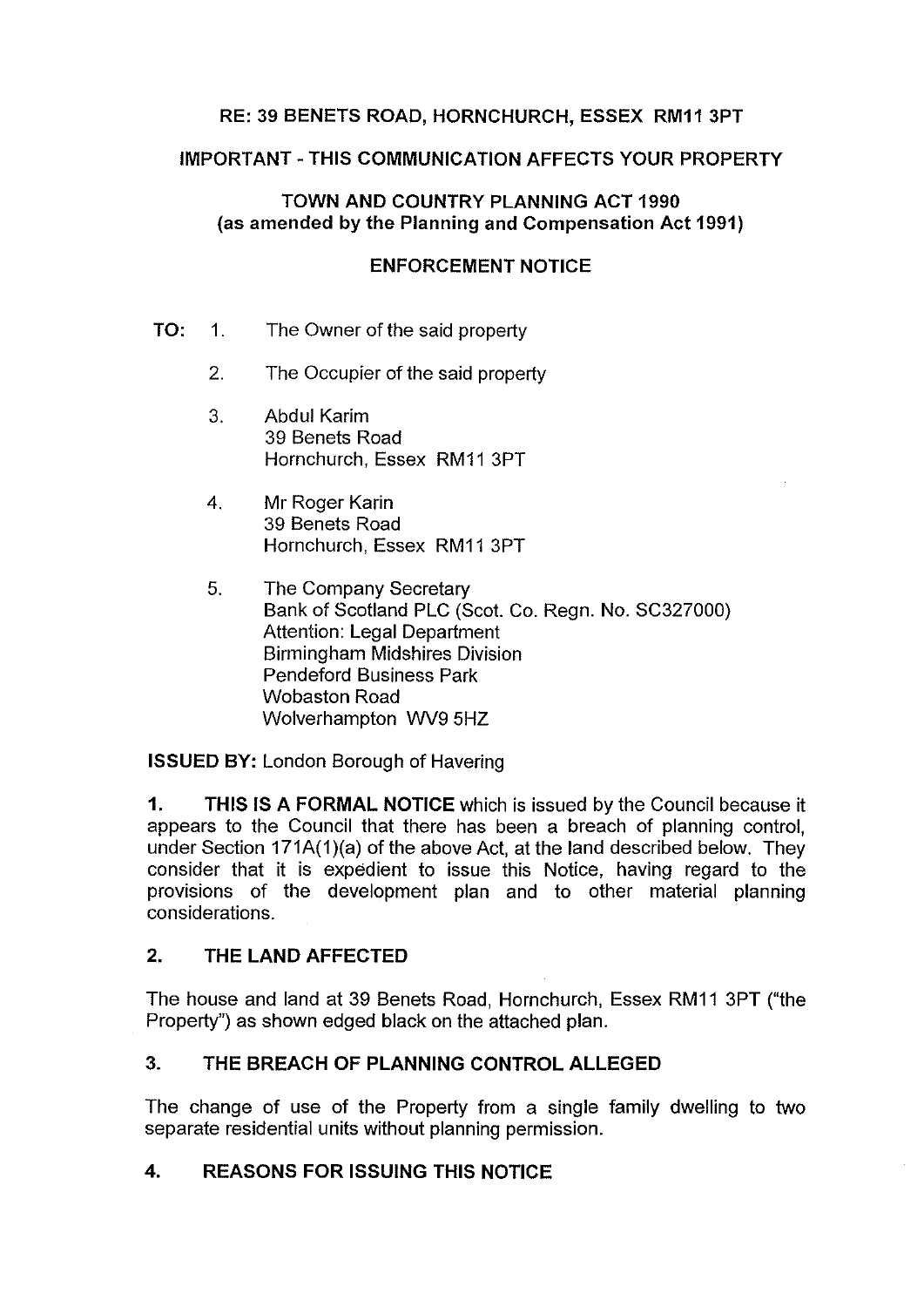It appears to the Council that the above breach of planning control has occurred within the last 4 years.

The change of use of the Property from a single family dwelling to two separate residential units leads to an unacceptable harm to the character of the local area.

The unauthorised change of use is detrimental to the amenity enjoyed by surrounding residential occupiers by reason of increased noise, disturbance and general activity and is therefore contrary to policies CP1, CP2, CP17, DC2, DC3, DC11, DC33, DC36, DC61 and DC63 of the adopted Local Development Framework.

# **5. WHAT YOU ARE REQUIRED TO DO**

(i) Cease using the Property as two separate residential units.

Time for compliance: 3 months from the effective date of this notice.

(ii) Return the use of the Property to that of a single family dwelling.

Time for compliance: 3 months from the effective date of this notice.

(iii) Remove all materials (including building materials), equipment, installations and constructions (including internal partitions and additional kitchens) brought on to the Property in connection with the unauthorised use of the Property from a single family dwelling to two separate residential units.

> Time for compliance: 3 months from the effective date of this notice.

(iv) Remove all rubble, apparatus and machinery brought onto the land in connection with complying with paragraphs (i), (ii) and (iii) above.

> Time for compliance: 3 months from the effective date of this notice.

## 6. **WHEN THIS NOTICE TAKES EFFECT**

This Notice takes effect on 13 January 2011, unless an appeal is made against it beforehand.

Dated: 29 November 2010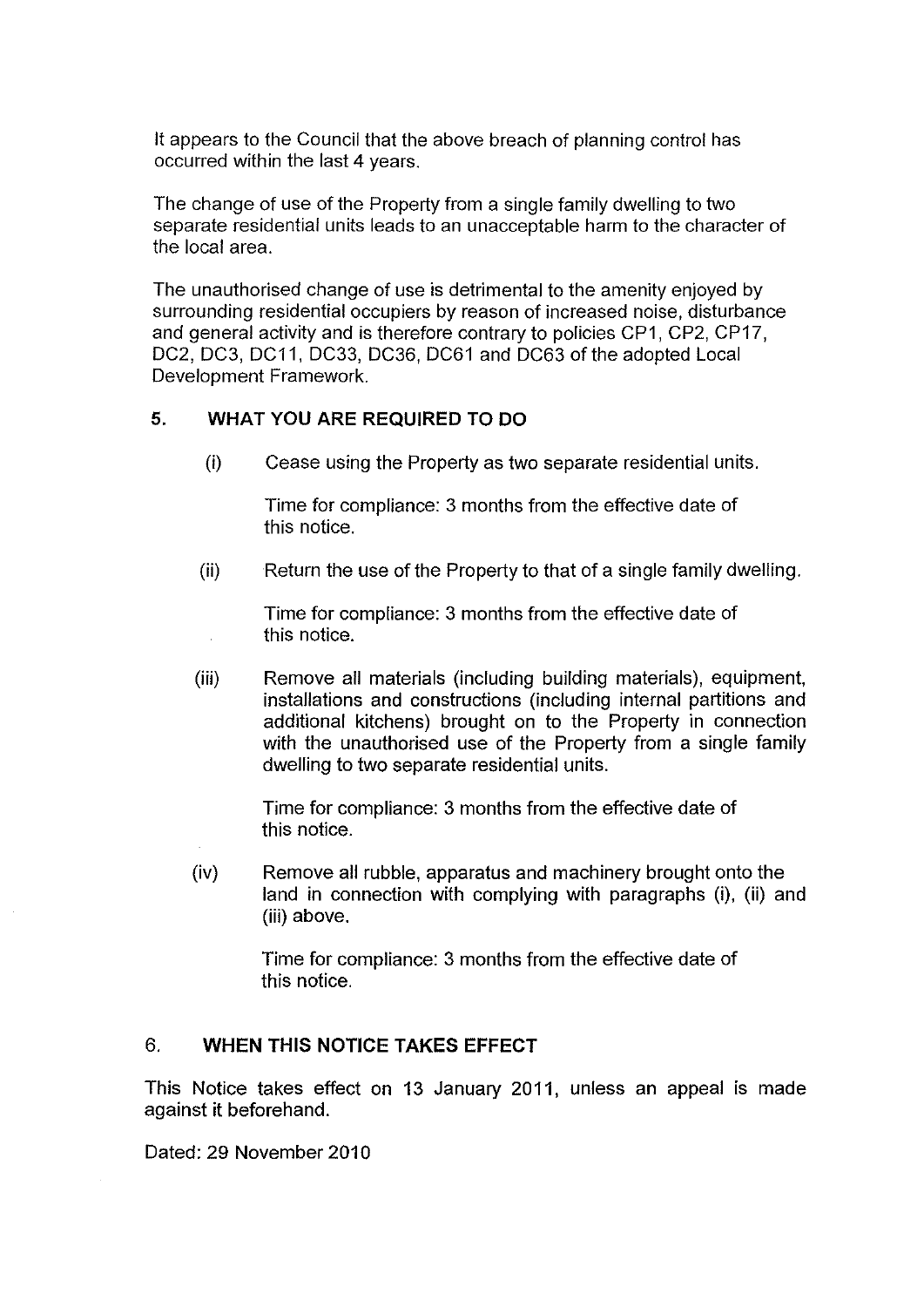Signed:

Authorised Officer

on behalf of London Borough of Havering Town Hall Main Road Romford RM1 3BO

#### **YOUR RIGHT OF APPEAL**

You can appeal against this Enforcement Notice to the Secretary of State by 13 January 2011. Further details are given on the information sheet from the Planning Inspectorate which accompanies this Notice.

#### **WHAT HAPPENS IF YOU DO NOT APPEAL**

If you do not appeal against this Enforcement Notice, it will take effect on 13 January 2011 and you must then ensure that the required steps for complying with it, for which you may be held responsible, are taken within the period specified in the Notice.

**FAILURE TO COMPLY WITH AN ENFORCEMENT NOTICE WHICH HAS TAKEN EFFECT CAN RESULT IN PROSECUTION AND/OR REMEDIAL ACTION BY THE COUNCIL.**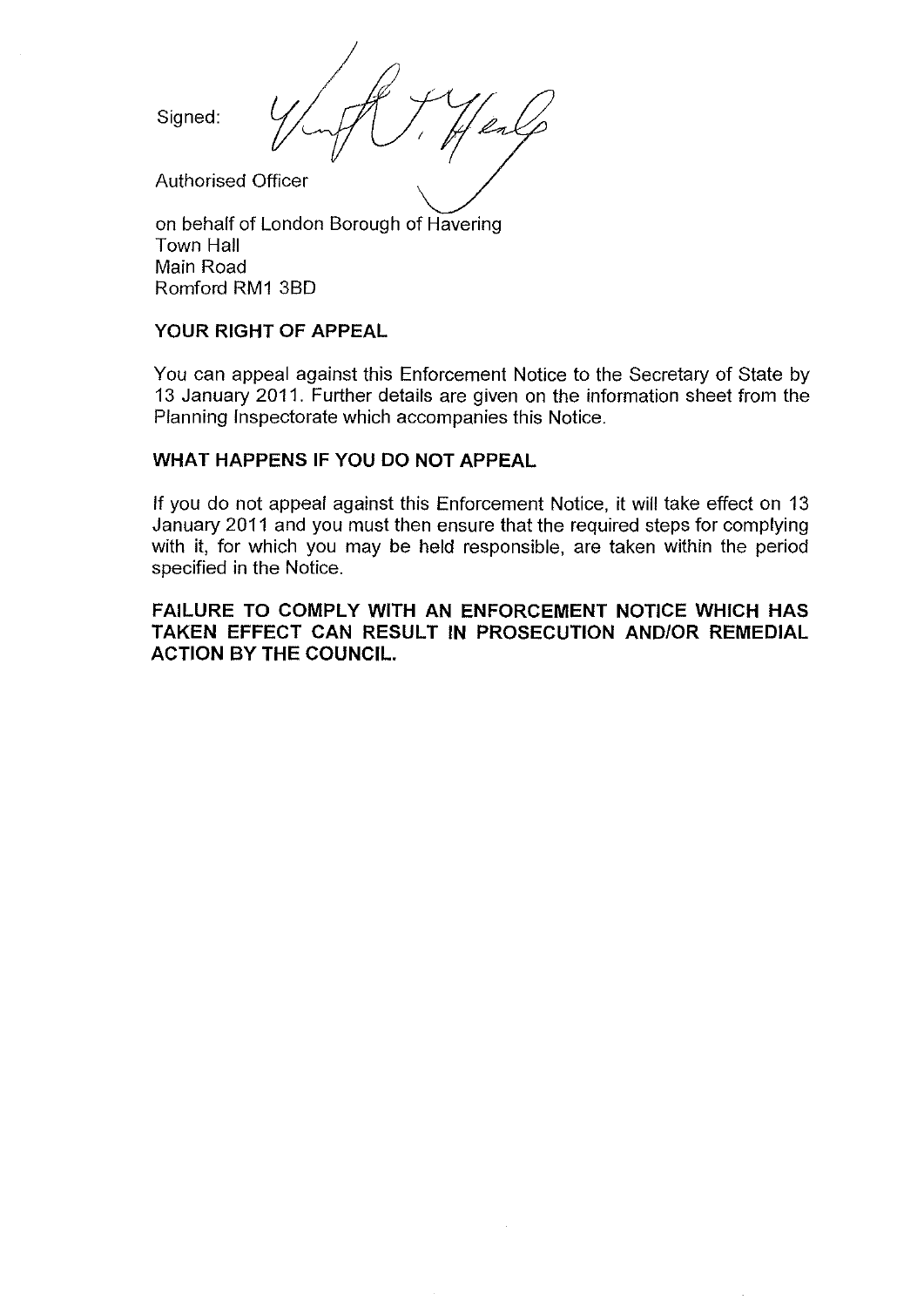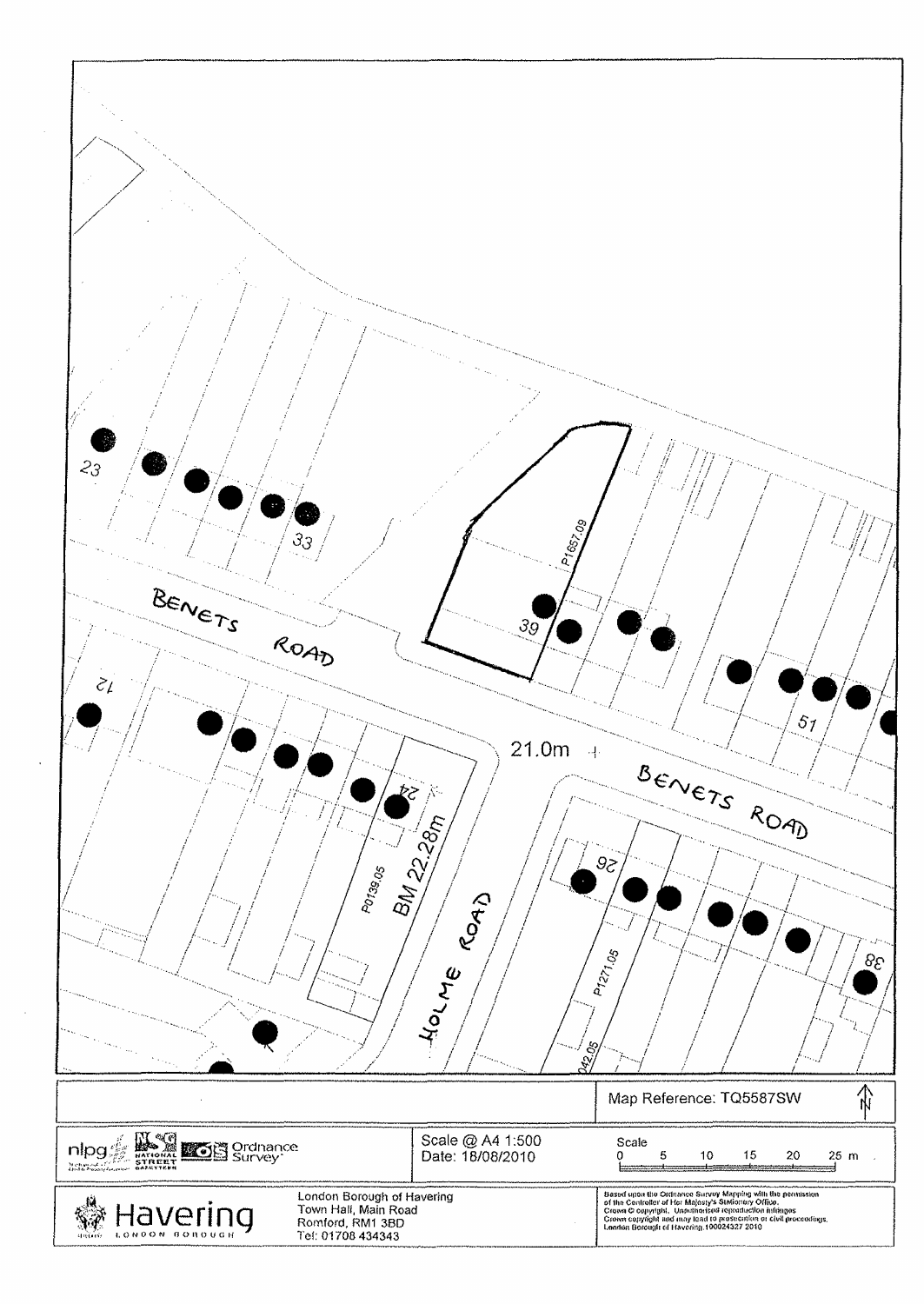# **EXPLANATORY NOTES**

#### **STATUTORY PROVISIONS**

A summary of Sections 171A, 171B and 172 to 177 of the Town and Country Planning Act 1990 (as amended) is enclosed with this Notice.

#### **YOUR RIGHT OF APPEAL**

You can appeal against this Notice, but any appeal must be in writing and received, or posted (with the postage paid and properly addressed) in time to be received in the ordinary course of the post, by the Secretary of State before 13 January 2011.

If you intend to appeal against this Notice you should follow the instructions given on the information sheet from the Planning Inspectorate which accompanies this Notice.

### **GROUNDS OF APPEAL**

The grounds of appeal are set out in Section 174 of the Town and Country Planning Act 1990 (as amended). You may appeal on one or more of the following grounds:-

- (a) that, in respect of any breach of planning control which may be constituted by the matters stated in the Notice, planning permission ought to be granted, as the case may be, the condition or limitation concerned ought to be discharged;
- (b) that those matters have not occurred;
- (c) that those matters (if they occurred) do not constitute a breach of planning control;
- (d) that, at the date when the notice was issued, no enforcement action could be taken in respect of any breach of planning control which may be constituted by those matters;
- (e) that copies of the Enforcement Notice were not served as required by section 172;
- (f) that steps required by the notice to be taken, or the activities required by the notice to cease, exceed what is necessary to remedy any breach of planning control which may be constituted by those matters or, as the case may be, to remedy any injury to amenity which has been caused by any such breach;
- (g) that any period specified in the notice in accordance with section 173(9) falls short of what should reasonably be allowed.